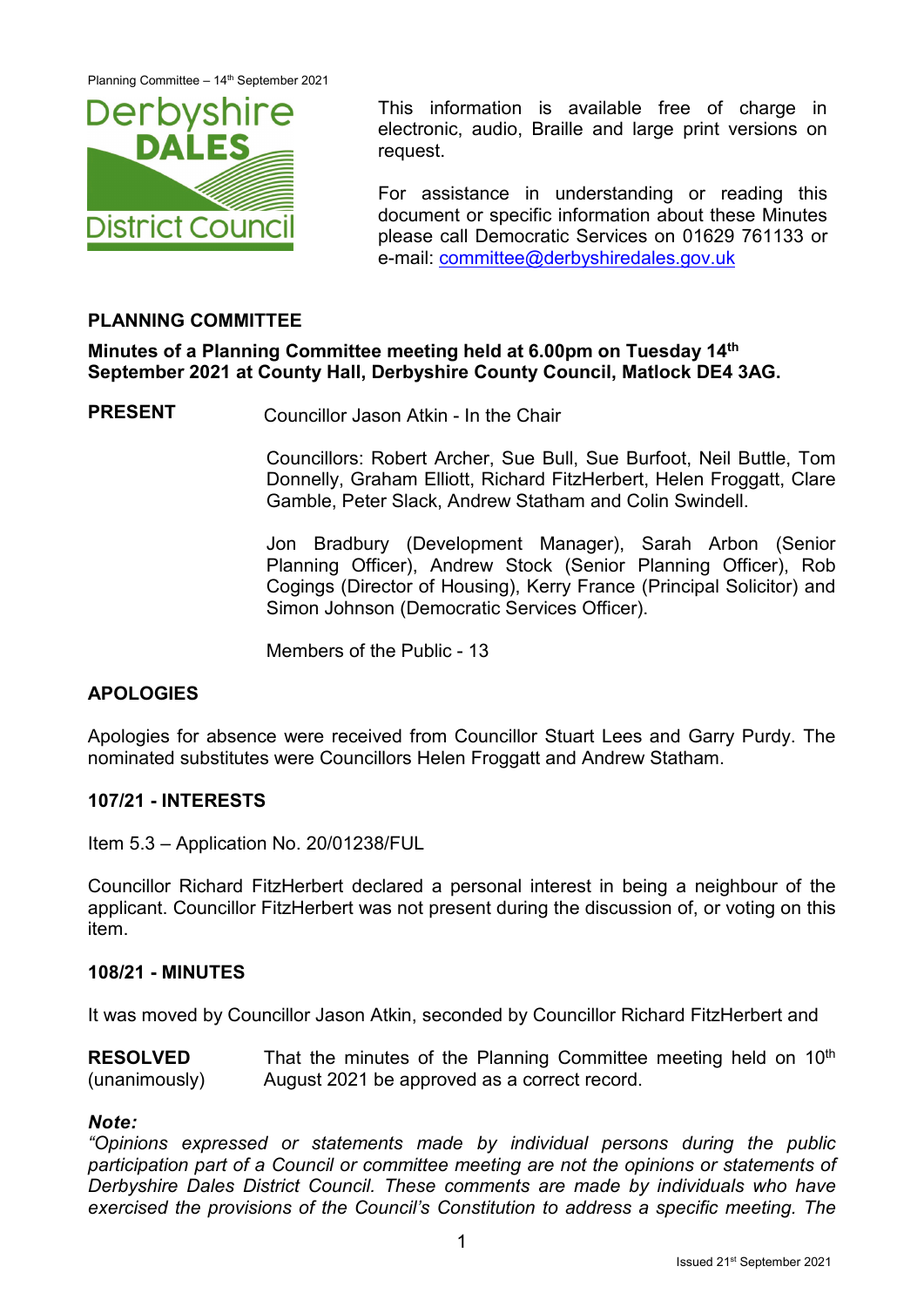*Council therefore accepts no liability for any defamatory remarks that are made during a meeting that are replicated on this document."*

#### **109/21 - APPLICATION NO. 21/00311/FUL (Presentation)**

### **Solar Panels, housing for smart meter and erection of shed at 37A St John Street, Wirksworth.**

The Senior Planning Officer Sarah Arbon, supported by the Development Manager, gave a presentation showing details of the application and photographs of the site and surroundings.

In accordance with the procedure for public participation, Ms Angharad McLaren (Applicant) spoke in favour of the application.

Consultation responses were set out in section 5 of the report.

It was moved by Councillor Peter Slack, seconded by Councillor Sue Burfoot and

**RESOLVED** That planning permission be approved for 9 panels on the lower roof as submitted in the amended plans, with the inclusion of the following conditions:

### **Conditions:**

- 1. The solar panels are non-reflective, in accordance with the submitted details.
- 2. The development to be carried out in accordance with the amended plan showing 9 panels on the lower roof.
- 3. That the solar panels permission to remain on the roof be limited to a 30 year period from installation.

#### **Voting:**

| For               | 11 |
|-------------------|----|
| <b>Against</b>    | 2  |
| <b>Abstention</b> | O  |

The Chairman declared the motion **CARRIED**.

#### **110/21 - APPLICATION NO. 21/00312/LBALT (Presentation) Internal and external alterations to facilitate renewable energy equipment/infrastructure at 37A St John Street, Wirksworth.**

The Development Manager reminded Members of the conditions approved in the associated application 21/00311/FUL.

In accordance with the procedure for public participation, Mr Geoffrey Litherland (Local Resident), Ms Laura Stevens (Dales Climate Hub) spoke in favour of the application.

Consultation responses were set out in section 5 of the report.

It was moved by Councillor Colin Swindell, seconded by Councillor Neil Buttle and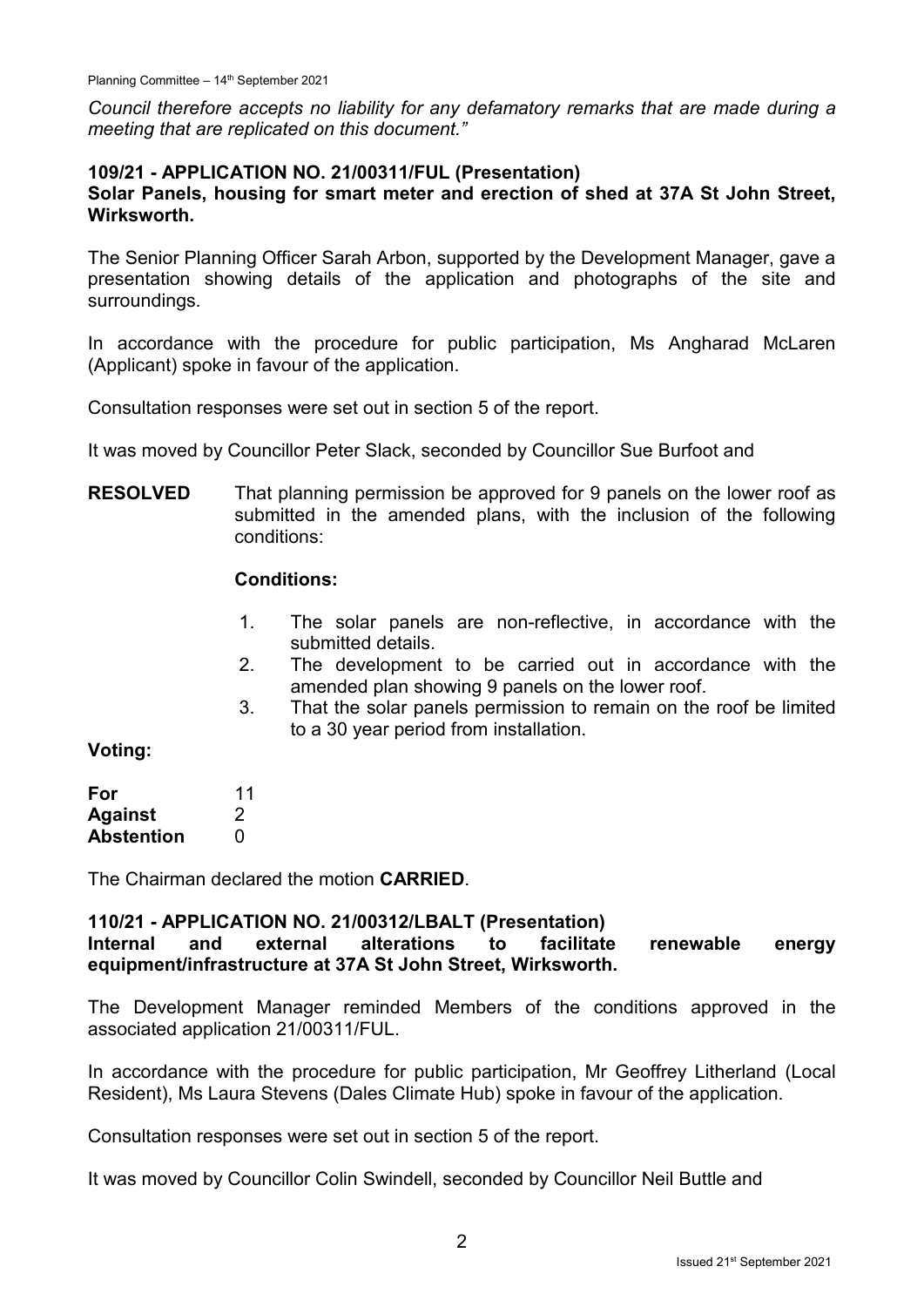**RESOLVED** That planning permission be approved as submitted and with the inclusion of the following conditions as approved for application 21/0311/FUL:

#### **Conditions:**

- 1. The solar panels are non-reflective, in accordance with the submitted details.
- 2. The development to be carried out in accordance with the amended plan showing 9 panels on the lower roof.
- 3. That the solar panels permission to remain on the roof be limited to a 30 year period from installation.

**Voting:**

| For               | 12 |
|-------------------|----|
| <b>Against</b>    |    |
| <b>Abstention</b> | O  |

The Chairman declared the motion **CARRIED**.

# **111/21 - APPLICATION NO. 20/01238/FUL (Presentation and Site Visit)**

**Change of use from agricultural land to glamping site comprising of 8no. units of accommodation at Horsley House Farm, Bradbourne.**

The Senior Planning Officer Sarah Arbon, supported by the Development Manager, gave a presentation showing details of the application and photographs of the site and surroundings.

In accordance with the procedure for public participation, Ms Lauren Brewer (Applicant) spoke in favour of the application.

The Committee visited the site prior to the meeting to allow Members to appreciate the proposal in the context of its surroundings.

Consultation responses were set out in section 5 of the report.

It was moved by Councillor Tom Donnelly, seconded by Councillor Neil Buttle and

**RESOLVED** That planning permission be refused for the reasons set out in the report.

**Voting:**

| For            |   |
|----------------|---|
| <b>Against</b> | 3 |
| Abstention     | 2 |

The Chairman declared the motion **CARRIED**.

### **112/21 - APPLICATION NO. 21/00456/FUL (Presentation and Site Visit) Demolition of garage and associated buildings and erection 37no. affordable dwelling houses at Dove Service Station Garage, Mayfield Road, Ashbourne.**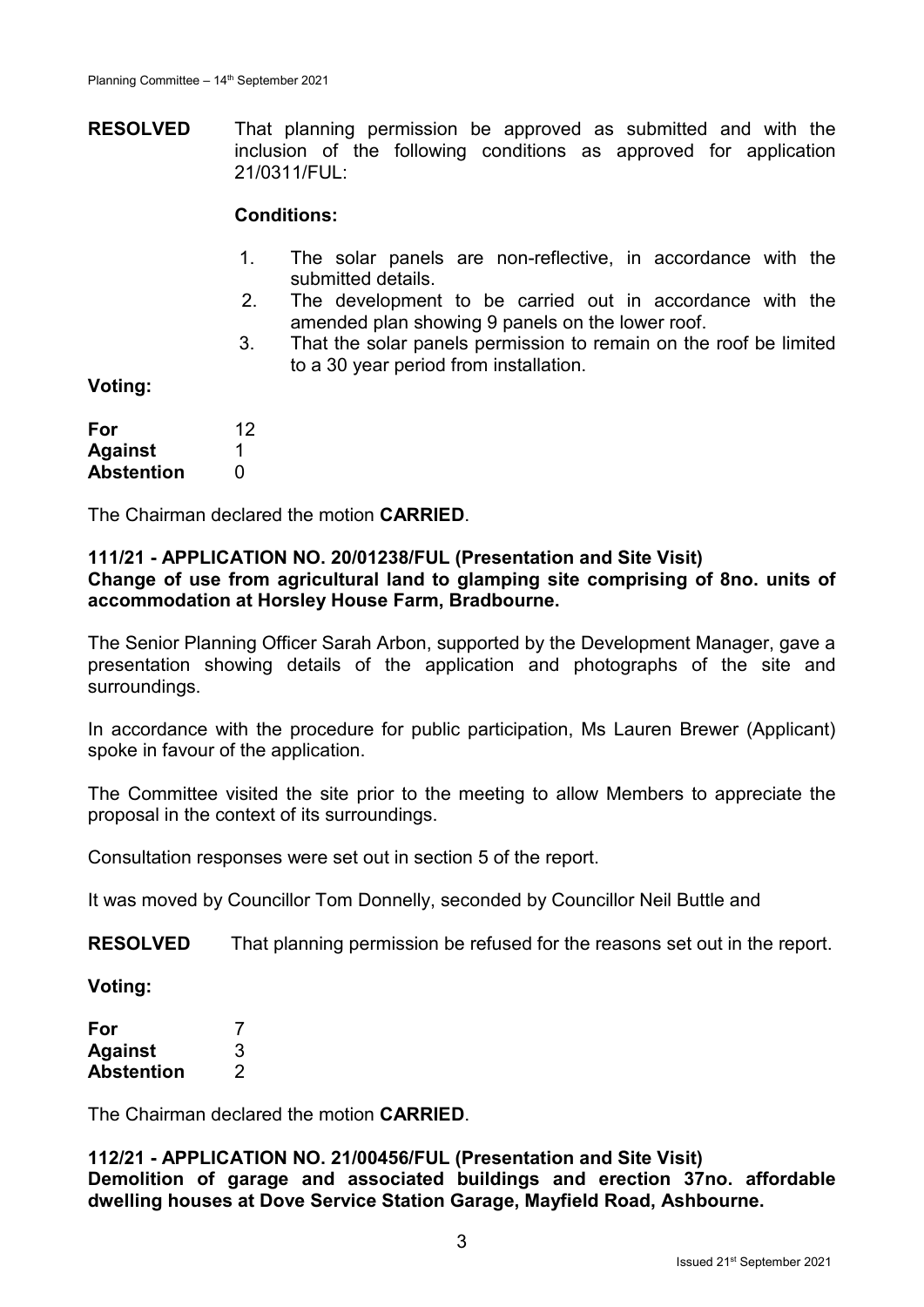The Senior Planning Officer Andrew Stock, gave a presentation showing details of the application and photographs of the site and surroundings.

The Committee visited the site prior to the meeting to allow Members to appreciate the proposal in the context of its surroundings.

In accordance with the procedure for public participation, Ms Claire Houston (Local Resident, on behalf of the resident of 30 to 38 Mayfield Road) spoke against the application. Mrs Isabel Cogings (Nottingham Community Housing), Mr Jeremy Mason (DDDC Rural Housing Enabler) and Ms Jenny Bayes (Agent) spoke in favour of the application.

Further in line with the Council's procedure for direct public participation, late representations received from the public, in accordance with the criteria set out in the agenda, were published on the District Council website together with Officer responses and are set out below:

Consultation responses were set out in section 5 of the report.

**Following publication of the agenda** and having reviewed the officer recommendation the applicants Legal Team have advised that officers clarify that the applicant is willing to enter into a S106 unilateral undertaking to secure the delivery and tenure of 37 no. affordable dwellings.

### **Officer Comments:**

In light of the above comments, should members be minded to approve the application it is recommended that authority be delegated to the Development Manager to grant planning permission subject to conditions and the applicant entering into a S106 unilateral undertaking that secures the delivery and tenure of 6 no. 1 bedroomed (affordable rent), 18 no. two bedroomed (9 affordable rent and 9 shared ownership) and 13 no. three bedroomed (6 affordable rent and 8 shared ownership) affordable dwellings.

## **1. THE FOLLOWING CONSULTATION COMMENTS HAVE BEEN RECEIVED FROM THE ENVIRONMENT AGENCY:**

Thank you for consulting us on the above application. We have reviewed the applicants' response and drawings submitted in support of overcoming the issues detailed in our previous response dated 11 August 2021, and can confirm that we are now able to remove our objection subject to conditions and advisory notes, which can be viewed on the Councils website.

## **Officer Comments:**

In light of the above comments, and the updated Flood Risk Assessment submitted to the Local Planning Authority should members be minded to approve the application it is recommended that the Conditions and Advisory Notes set out in the Environment Agency's consultation response and a condition which removes permitted development rights from Plots 18, 19, 20, 21, 22, 23 and 24 should be included in any decision notice.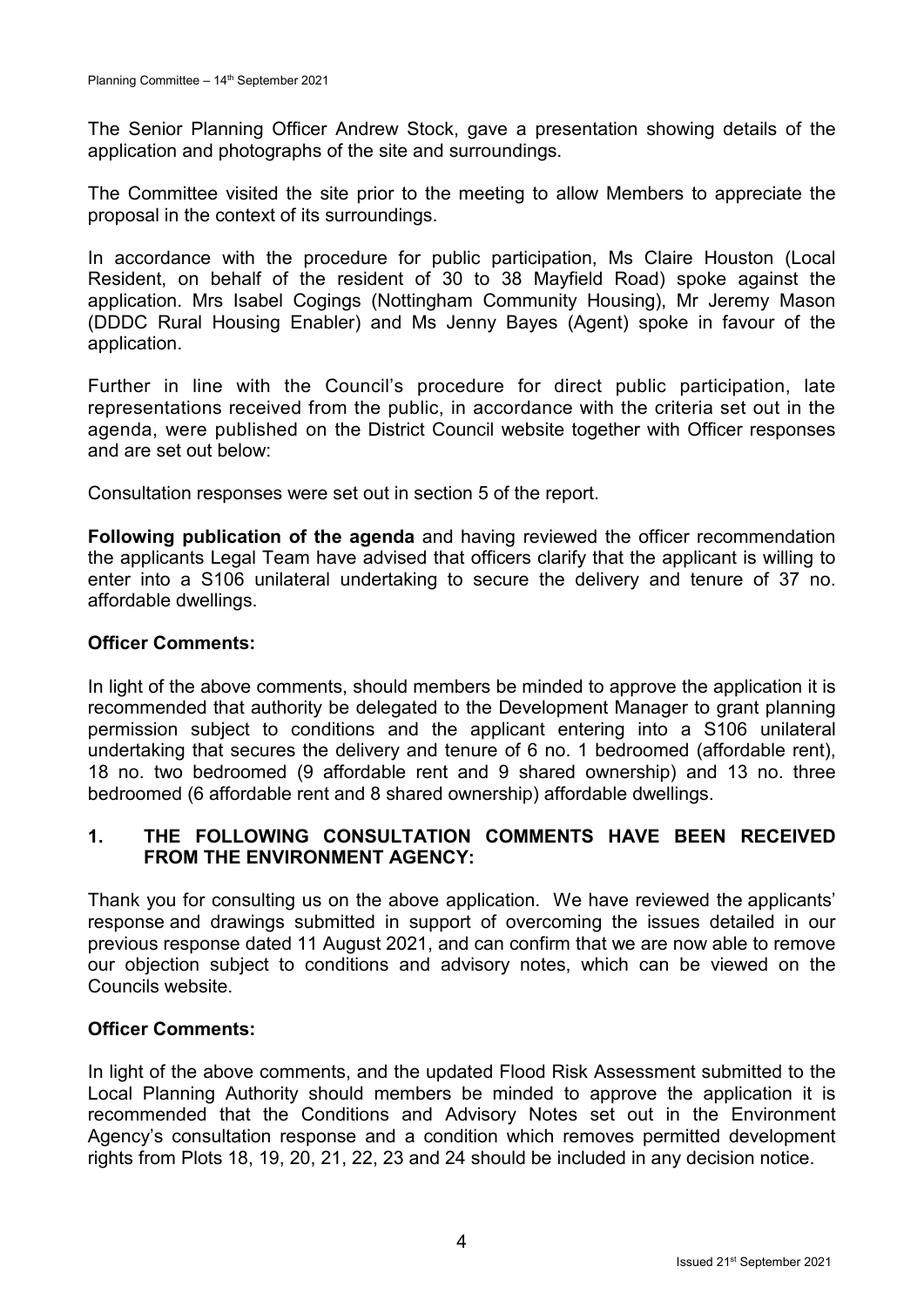# **2. THE FOLLOWING COMMENTS FROM HILLARY CHETWYN, RESIDENT OF MAYFIELD ROAD HAVE BEEN RECEIVED:**

I wish to object to the planning application for 37 affordable homes by Mypad 2020, on the Dove Garage land on Mayfield Road, Ashbourne, Derbyshire. As a resident on the said road, I believe that the amount of new houses will be the cause of even more traffic congestion and even greater parking problems. At the rear of Mayfield Road there is a small parking area which, if lucky, you can get a parking space. If not you have no option but to park on Mayfield Road where your car is at risk from being damaged by the large, continual amount of traffic. As the plans state there will be 57 parking spaces, this is still not enough for 2 car families, resulting in them having to park on the roadside. The parking problem extends all the way down Mayfield Road and towards the church and school, at all times, with cars parking on the pavements making it difficult for pedestrians.

As well as the obvious parking issues there is also the situation with catering for more pupils, with QEGS at full capacity now. The other issue is the flood plain with the site backing onto Henmore Brook. Ashbourne Town Council have apposed the plan saying `it underestimates the off-street parking. I think the planning committee should really consider how the building of so many houses is going to impact on not only the residents of Mayfield Road, but also the general flow of the traffic if more cars are trying to park on the roadside.

## **Officer Comments:**

Officers advise that the comments be noted and considered.

## **3. THE FOLLOWING COMMENTS FROM SHARON SMYTHE, RESIDENT OF MAYFIELD ROAD HAVE BEEN RECEIVED:**

Dears sirs, I write to object to the building of these homes. The basis of my objections are as follows: The site is on a flood plain, Insufficient parking has been allowed on the site, given the number of homes, The housing would increase the traffic on an already busy road, The extra traffic poses a risk to the school, The housing would impact on the existing residents, noise and extra traffic, The local school on Mayfield Road has no spaces for more pupils and no space to expand further, The secondary school in the town is full and The loss of a local amenity would be detrimental to the town as a whole.

## **Officer Comments:**

Officers advise that the comments be noted and considered.

## **4. THE FOLLOWING COMMENTS FROM SHARON SMYTHE, RESIDENT OF MAYFIELD ROAD HAVE BEEN RECEIVED:**

I am unable to make representation at the Planning Committee meeting to debate the planning issues. I am happy for my comments to be shared by my neighbour and spokesperson who will be attending. I had written to oppose the boundary wall query on the original plans but I am happy to support the revised plans with the boundary wall moving further back as shown on the plans on the Council's website.

## **Officer Comments:**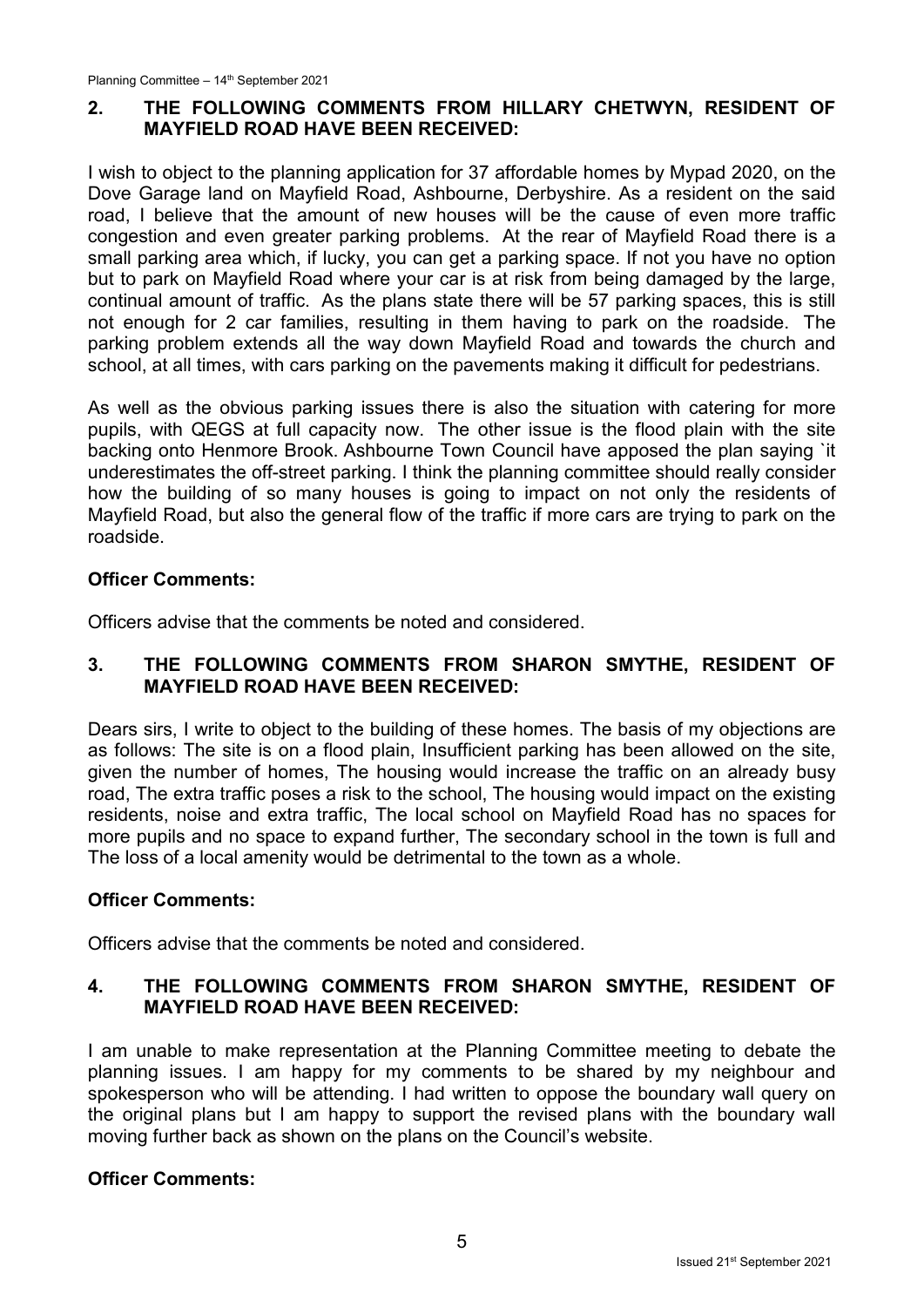Planning Committee – 14th September 2021

Officers advise that the comments be noted and considered.

It was moved by Councillor Richard FitzHerbert, seconded by Councillor Tom Donnelly and

**RESOLVED** On submission of a satisfactory unilateral undertaking, delegated authority be given to the Development Manager to grant planning permission subject to the conditions set out in the report.

**Voting:**

| For            | 11 |
|----------------|----|
| <b>Against</b> | O  |
| Abstention     | 2  |

The Chairman declared the motion **CARRIED**.

There followed a short adjournment at **7:42pm,** returning at **7:55pm.**

#### **113/21 - APPLICATION NO. 20/00644/FUL (Presentation and Site Visit) Erection of 2no. detached dwelling houses and 1no. detached bungalow on the Land at Eaton Farmhouse, Main Road, Hulland Ward, Derbyshire.**

The Senior Planning Officer Andrew Stock gave a presentation showing details of the application and photographs of the site and surroundings.

The Committee visited the site prior to the meeting to allow Members to appreciate the proposal in the context of its surroundings.

Consultation responses were set out in section 5 of the report.

It was moved by Councillor Tom Donnelly, seconded by Councillor Richard FitzHerbert and

**RESOLVED** (unanimously) That planning permission be approved subject to the conditions set out in the report.

## **114/21 - APPLICATION NO. 21/00151/FUL (Presentation) Retention of roof mounted solar panels at 13A Church Street, Ashbourne.**

The Development Manager gave a presentation showing details of the application and photographs of the site and surroundings.

Consultation responses were set out in section 5 of the report.

It was moved by Councillor Robert Archer, seconded by Councillor Tom Donnelly and

**RESOLVED** That planning permission be refused for the reasons set out in the report.

**Voting:**

| For            | 11 |
|----------------|----|
| <b>Against</b> | O  |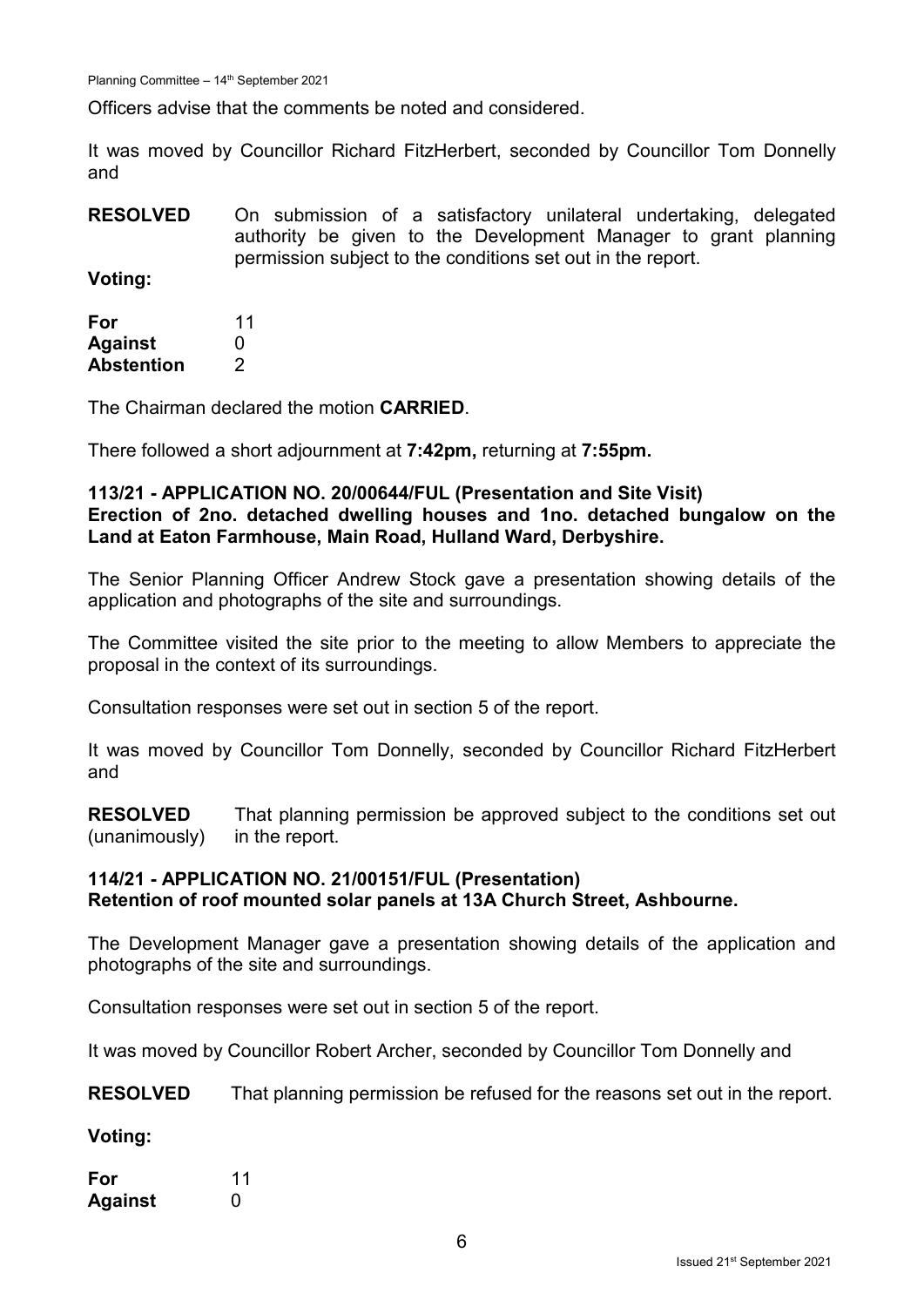### **Abstention** 2

The Chairman declared the motion **CARRIED**.

## **115/21 - APPLICATION NO. 21/00152/LBALT (Presentation) Retention of roof mounted solar panels at 13A Church Street, Ashbourne.**

The Development Manager gave a presentation showing details of the application and photographs of the site and surroundings.

Consultation responses were set out in section 5 of the report.

It was moved by Councillor Colin Swindell, seconded by Councillor Tom Donnelly and

**RESOLVED** That planning permission be refused for the reasons set out in the report.

**Voting:**

| For               | 12 |
|-------------------|----|
| <b>Against</b>    | O  |
| <b>Abstention</b> | 1  |

The Chairman declared the motion **CARRIED**.

#### **116/21 - APPLICATION NO. 21/00500/FUL**

**Proposed extension of C-Bays building to accommodate relocated equipment (modifications to extension previously approved under planning permission 18/00919/FUL) at Darley Dale Smelter, Oldfield Lane, Warren Carr.**

This application was withdrawn.

#### **117/21 - APPLICATION NO. 21/00722/FUL (Presentation and Site Visit) Creation of vehicular access and parking area with turntable at Tagg Hill Cottage, 43 Church Street, Matlock.**

The Development Manager, gave a presentation showing details of the application and photographs of the site and surroundings.

In accordance with the procedure for public participation, Dr Anne Phillips (Applicant) spoke in favour of the application.

Further in line with the Council's procedure for direct public participation, late representations received from the public, in accordance with the criteria set out in the agenda, were published on the District Council website together with Officer responses and are set out below:

Consultation responses were set out in section 5 of the report.

**An additional response has been received from the Local Highway Authority, which can be summarised as follows:**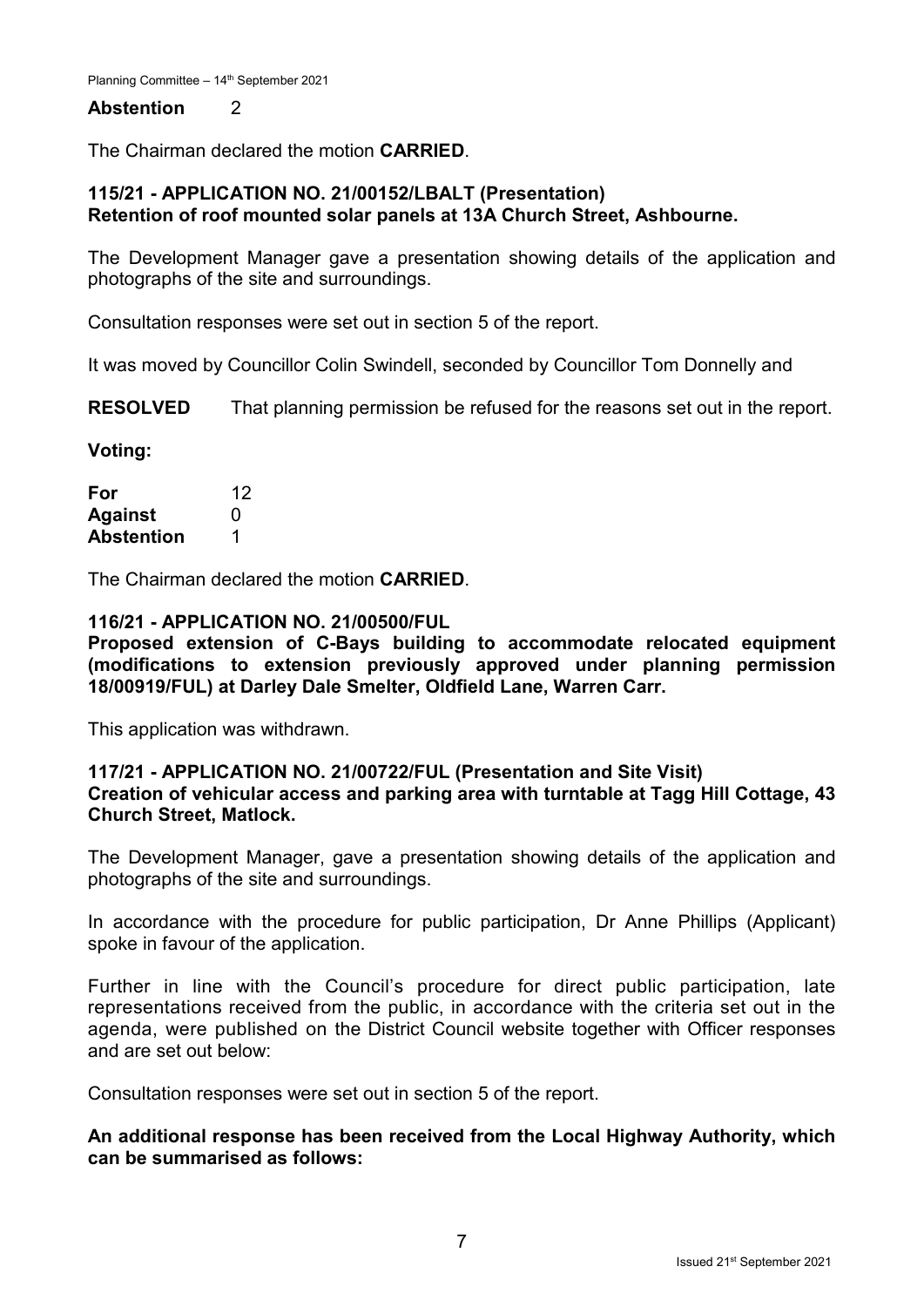I do not consider that the amended plan has overcome the previous objections. The access remains at an acute angle with substandard visibility and relies on the use of a turntable for manoeuvring.

Can the access only being entered and exited in an uphill direction be enforced? And the use of a turntable in terms of future maintenance?

A mirror is not acceptable to the Highway Authority, as they create their own safety implications and are therefore not permitted to be used to overcome substandard features.

The plans showing the visibility sightlines are not dimensioned and it is not clear on this plan what distance from the edge of carriageway the sightlines have been measured from or what distance is achievable. Additionally, the sightlines need to be measured tangentially and to a point no greater than 1m into the carriageway from the nearside carriageway edge.

It was moved by Councillor Neil Buttle, seconded by Councillor Richard FitzHerbert and

**RESOLVED** That planning permission be refused for the reasons set out in the report.

**Voting:**

| For               | 12 |
|-------------------|----|
| <b>Against</b>    | O  |
| <b>Abstention</b> |    |

The Chairman declared the motion **CARRIED**.

## **118/21 - APPLICATION NO. 21/00711/VCOND**

**Variation of Condition 2 (approved plans) of planning permission 17/00850/FUL to allow for the substitution of house types on the Land off Whitelea Lane, Tansley.**

This application was withdrawn.

## **119/21 - INFORMATION ON ACTIVE AND CLOSED ENFORCEMENT INVESTIGATIONS**

It was moved by Councillor Jason Atkin seconded by Councillor Tom Donnelly and

**RESOLVED** That the report be noted.

**Voting:**

| For        | 12 |
|------------|----|
| Against    | O  |
| Abstention | 1  |

The Chairman declared the motion **CARRIED**.